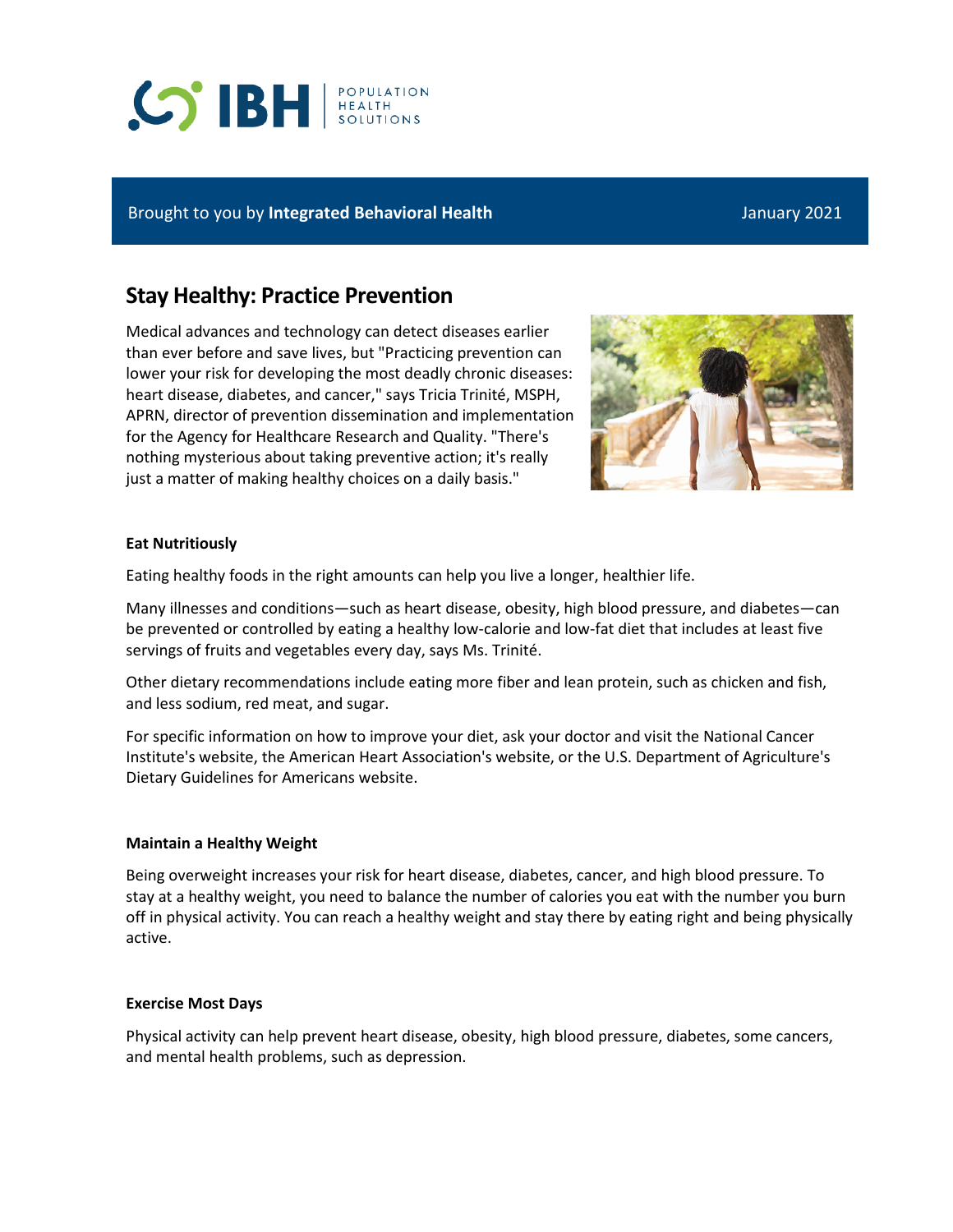"All kinds of physical activity, whether it's moderate or vigorous, will help you stay healthy," say Ms. Trinité. "It's a good idea to aim for at least moderate activity, such as brisk walking, bike riding, housecleaning, or playing with your children for 30 to 60 minutes most days of the week. Generally, the more active you are, the better you'll feel today and the healthier you'll become tomorrow."

If you've been sedentary, smoke, or have a chronic health condition, ask your health care provider how you should get started with an exercise program.

#### **Stop Smoking**

More than 440,000 Americans die each year from smoking and smoking-related causes. Smoking causes illnesses such as cancer, heart and lung disease, stroke, and problems during pregnancy.

"Quitting is hard, and most people try several times before they quit for good," says Ms. Trinité. "But when you're ready to quit, ask your doctor for advice on the best way for you."

#### **Take Medicines Correctly**

Always be sure you know important information about a medicine before you take it. This will help you get the full benefit of the drug. It also will help you avoid taking too much or too little, which can be dangerous.

Each prescription medication comes with an information sheet. Be sure to carefully read this sheet. If you have questions or aren't clear about anything on the sheet, check with your health care provider, nurse, or pharmacist.

#### **Get Your Shots**

You can prevent several serious diseases by getting immunized. Check with your health care provider to be sure you've had immunization for measles-mumps-rubella, tetanus-diphtheria, whooping cough, and influenza. If you are at risk for hepatitis A, B, or C, you should be immunized against them. People older than 65 should be immunized against pneumococcal pneumonia. Because of a resurgence of whooping cough (pertussis) in adults, a booster shot (in combination with diphtheria and tetanus) is now available for teens and adults.

#### **Get Checked and Screened**

Checkups and screening tests help find diseases or health problems early, when they're easier to treat and cure.

"Your doctor can help you decide which health screenings you should get and how often," says Ms. Trinité.

If you have a chronic condition, follow your health care provider's recommendations for regular checkups and screening exams; they are more important if you have a chronic condition.